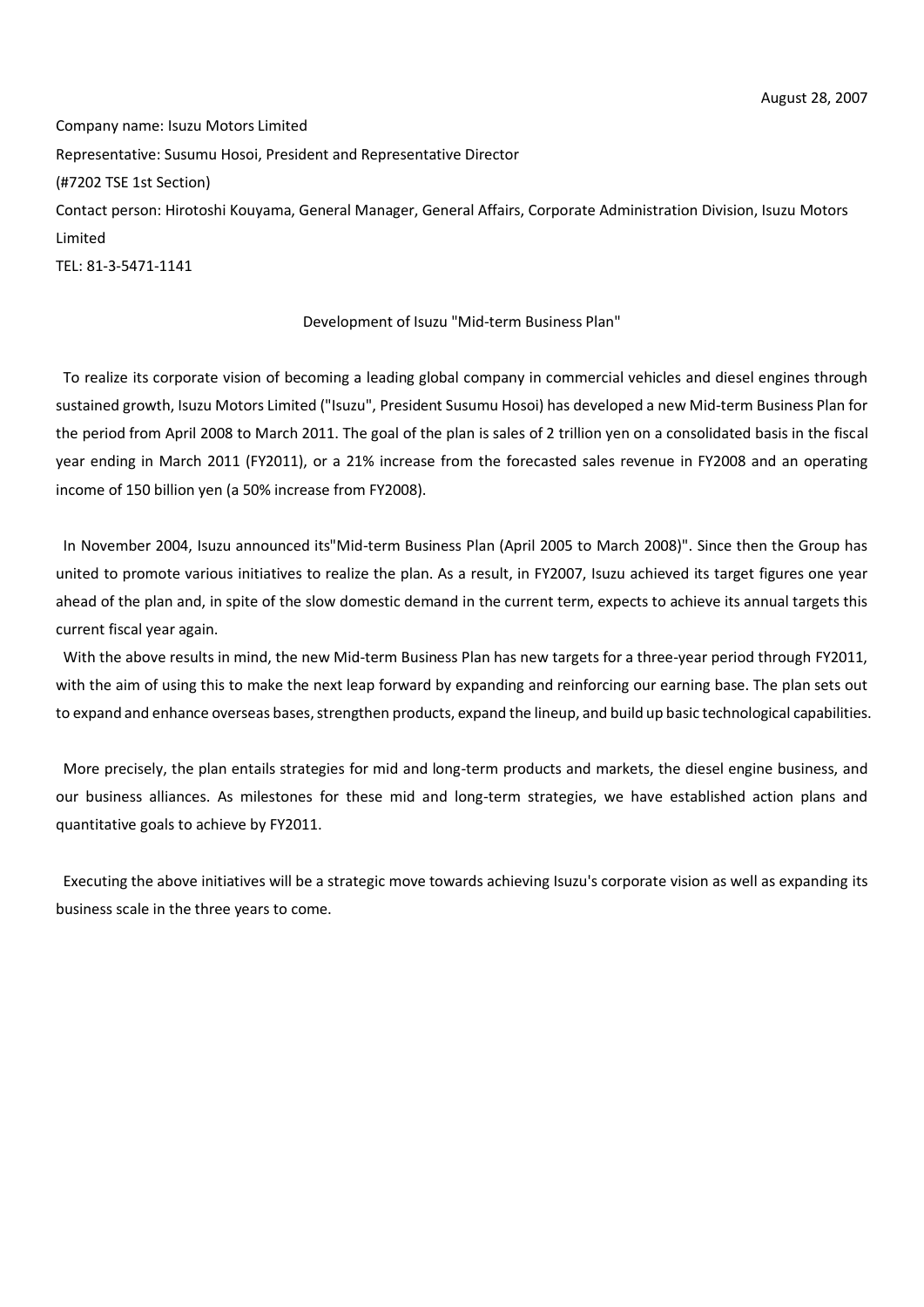| <b>March 2011</b>       |                   |
|-------------------------|-------------------|
| Sales Revenue           | JPY 2,000 billion |
| <b>Operating Profit</b> | JPY 150 billion   |
| OP % to Sales           | Over 7.5%         |
| <b>ROE</b>              | Over 17%          |
| Dividend payout ratio   | Over 20%          |

### II.Mid/Long-term Strategy

1. CV/LCV (Pickup trucks and derivatives)Product Market Strategies

[Product Deployment]

- We have already completed strategic, global product development by integrating MD and LD (New models of N-series and F-series). We will enter the next step of global sales expansion.
- Introduce next-generation HD and Pickup trucks.
- Develop a new lightweight LD whose segment is currently enjoying a strong global demand.

[Market Strategy]

- Introduce full lineup and enhance production and sales functions in large, growth markets (China, Russia and India) and resource-rich countries (Middle and South America, Africa, Middle and Near East, and ASEAN)
- 2. DE (Diesel Engine) Business Strategy
- Promote smaller displacement and higher output to correspond to environmental needs.
- Expand product lineup in the volume segment of small diesel engines, and increase small DE sales for industrial as well as passenger car applications.
- 3. Alliance Strategy
- Make the performance of our strategies for CV, LCV and DE more efficient and effective through business partnerships with other companies.
- Expand the scope of collaboration from conventional product lineup additions to manufacturing and engineering.